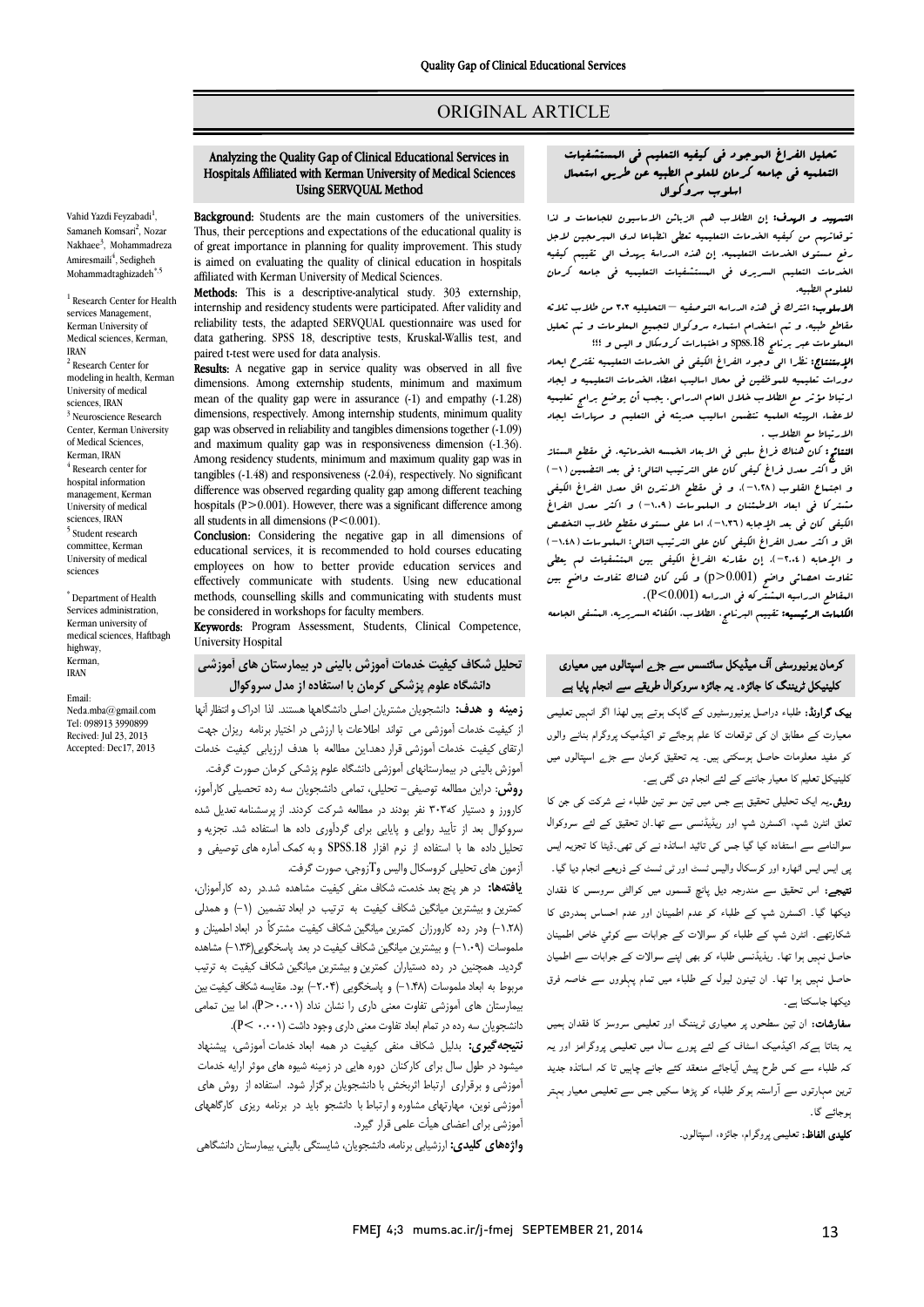$\overline{a}$  $\overline{a}$ 

#### INTRODUCTION

 The main aim of higher education is to train professionals to fulfil society's needs in their fields of expertise (1). Many them can play its own role on the learning process individually (2) leading to relatively permanent behavioral changes in students regarding knowledge, skills, and attitude (3). Such system can be effective only by providing associated with services, people, processes, and environment to fulfil the customers' needs or even go beyond their needs, which requires constant improvement factors are effective in the higher education process, each of good quality (4). Education quality is a dynamic process through regular assessment (5).

 Schools of medicine are of the most important higher education centers in the world, training physicians who are not only experts, but also understand the society's needs and can handle people's personal and social problems (6). Schools of medicine have a vital role in training students, requires constant review of medical education and solve its since they are responsible for the society's health (7). This related issues to improve it (8).

 Students are the main customers of the universities and quality is of great importance in planning for quality  $\frac{1}{2}$  improvement (9). One of the quality indexes in universities is fulfilling students' expectations. Thus, by researching the gap between students' expectations and perceptions, this taken to fill this gap are detecting strength and weak points and planning strategies to fulfil students' needs (9). This approach includes concepts such as perception, expectation, and quality gap. Perception and expectation services' quality, respectively. The quality gap is resulted by the difference between perceptions and expectations (10). In other words, the quality gap is the difference between customers' expectations of the desired condition with its their perceptions and expectations of the educational quality can be evaluated. The main measures that should be explain the current and desired conditions of educational perception from the current condition (11).

 Clinical education is considered to be the core of professional education, since more than 50 percent of students' time is spent in clinic. However, less attention has been paid to researching clinical and professional education<br>(12). Evaluation can turn education from a static into a dynamic process (1). Different views regarding the educational quality has led to different methods of been paid to researching clinical and professional education measuring quality in higher education (13).

 interest groups, who are students, interns, and assistants (14-17). The important aim of managers in assessing educational services is to avoid quality reduction and One method leading to reasonable results is assessing the provide solutions (18).

 measure the quality of services. This tool evaluates perceptions and expectations of customers in five dimensions of tangibles, The SERVQUAL model is suggested by Parasurman et al. to reliability, responsiveness, assurance, and empathy (19).

 Tangibles is the appearance of physical facilities, Reliability is the ability to perform the promised service equipment, personnel, and communication materials.

 the willingness to help customers and provide prompt service. Assurance is the Knowledge and courtesy of employees and their ability to convey trust and confidence. Empathy is the caring, individualized attention the university and hospital provides the students  $(21)$ dependably and accurately (20). Responsiveness indicates university and hospital provides the students (21).

 The SERVQUAL model is a standard method to measure customer's satisfaction in service-providing centers (22) and is a reliable tool to evaluate the quality of services and can be applied in educational fields, too (23).

 $\sum_{n=1}^{\infty}$  Applying SERVQUAL has shown that this model is more capable than others. Some of the features of this model include: adapting SERVQUAL dimensions with different perception of service quality, the ability to analyze based on demographic features and other fields (24). Thus, the SERVQUAL model has been widely used recently in evaluating the quality of educational services. In a study researched by the students' views, the researchers concluded that there is a gap between students' perceptions and expectations (25). In a study in two business schools in the United States, students were not satisfied with the regarding higher education in China and the business management school in Canada indicated that there is a negative quality gap in all dimensions (27). Two studies in Zanjan (28, 29), a study in Zahedan (9), Hormozgan (30), and Fasa (31) showed that the quality of services is not organizations, relative importance of its dimensions in the conducted in Brazil, the quality of programs has been quality of the provided services (26). Studies conducted desirable regarding different dimensions.

 Considering the importance of reaching the answers of the questions "where are we now?" (perceptions) and "where should we be?" (expectations) in students' views, this study among internship, externship and residency students in hospitals affiliated with Kerman University of Medical Sciences. As far as the researchers know, this is the first study conducted using the mentioned model among clinical<br>students and residents in hearital l is aimed on researching the quality of educational services students and residents in hospital.

### **METHODS**

 This is a descriptive-analytical study. Population includes statelis in their internsitip, externsitip, and residency of three teaching hospitals in Kerman. 303 clinical students were selected by census method in 2011-2012 academic year. This study has been approve by the ethics committee students in their internship, externship, and residency of of Kerman University of Medical Sciences (code: /90/62)

 $\overline{a}$ 

ot Kerman University of Medical Sciences (code: /90/62)<br>For data gathering, a questionnaire was designed based on the SERVQUAL model (15). This questionnaire includes 26 paired questions regarding perceptions and expectations with 7-point Likert scale (totally disagree to totally agree) in 5 dimensions of tangibles (4 questions), reliability (6 questions), responsiveness (5 questions), assurance (5 questions) and empathy (6 questions) questions), and empathy (6 questions).

 Validity of the questionnaire has been approved in different studies (9, 30) and the reliability has been confirmed by Cronbach's alpha coefficient of 0.96.

Cronbach s aipha coeincient of 0.90.<br>To determine the quality gap, students' views regarding current condition of educational quality (perceptions) and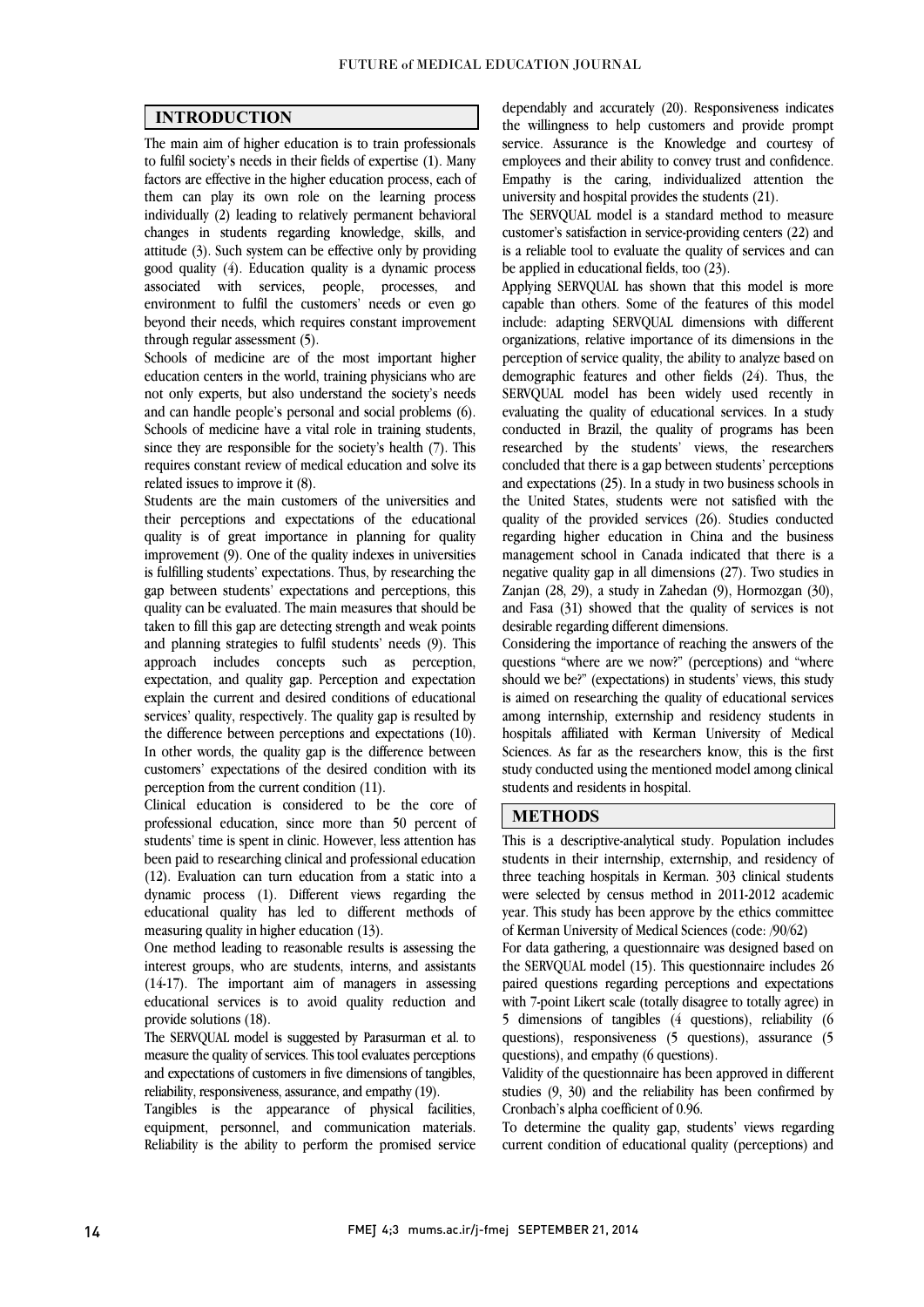#### Quality Gap of Clinical Educational Services

| quality           |            |                    | Table 1. Mean scores of perception, expectation, and quality gap in dimensions of educational services' |                   |
|-------------------|------------|--------------------|---------------------------------------------------------------------------------------------------------|-------------------|
| <b>Dimensions</b> | Perception | <b>Expectation</b> | Quality gap                                                                                             | P-value           |
| Assurance         | 4.59       | 5.77               | $-1.18$                                                                                                 | ${}_{0.001}$      |
| Responsiveness    | 4.26       | 5.82               | $-1.56$                                                                                                 | ${}_{0.001}$      |
| Empathy           | 4.54       | 5.94               | $-1.4$                                                                                                  | ${}_{0.001}$      |
| Reliability       | 4.66       | 5.93               | $-1.27$                                                                                                 | ${}_{0.001}$      |
| Tangibles         | 4.55       | 5.76               | $-1.21$                                                                                                 | ${}_{\leq 0.001}$ |

 their views regarding the desired condition (expectations) were assessed. Quesuonnaires were provided to students in<br>different occasions including morning reports and journal clubs. After explaining the aims of the research and assuring students of unnamed results, subjects were asked to fill the questionnaires. The data were analyzed by SPSS 18.0, the was calculated, and the quality gap was determined. Paired t-test was used to compare the perception and expectation of students is each dimension of educational services. Variance analysis test (ANOVA) and Kruskal-Wallis test were used to compare mean of scores of quality gap between<br>different bospitals and different stages  $\overline{a}$ were assessed. Questionnaires were provided to students in difference of the scores of expectations and perceptions different hospitals and different stages.

#### **RESULTS**

 Of 303 questionnaires, 259 participants (85.5 percent) answered the questions. Or 233 participants, 27.6 percent<br>were male and 70.3 percent were female and the rest (1.9 percent) left unanswered. Mean age of the participants was 25, with minimum of 20 and maximum of 39. 45.9 percent were in internship students, 24.1 externship students, and answered the questions. Of 259 participants, 27.8 percent 30% were residents.

 Table 1 indicates that there is a negative gap in all five dimensions. Comparing perceptions and expectations (analyzing the quality gap) in five service dimensions, shows a significant difference  $(P<0.001)$ . Students' expectations are far<br>faces the argument are different farming argumented to the sysfrom the current conditions of the services provided to them.

 According to the results of Kruskal-Wallis test, there is a significant difference between perceptions and expectations of students (the gap between current and desirable conditions) in different stages. The results showed that between views of internship and externship students there was no significant difference except in the tangibles dimension. Between satisfaction of interns and residents in four dimensions of reliability, assurance, empathy, and responsiveness, a significant difference was observed. Between residents and<br>externship students, significant difference was observed only regarding the assurance dimension. In general, the satisfaction of residents was lower comparing to internship and externship different stages. The results showed that between views of significant difference was observed. Between residents and students (the maximum gap was observed).

## DISCUSSION

 This study is aimed on analyzing the gap in educational services' quality according to the views of students of medicine in three stages of internship, externship, and residency in three teaching hospitals of Kerman University<br>of Medical Sciences of Medical Sciences.

| Table 2. Mean scores of perception, expectation,<br>and quality gap based on educational stages |                              |                    |  |  |  |
|-------------------------------------------------------------------------------------------------|------------------------------|--------------------|--|--|--|
| <b>Service</b><br>dimension                                                                     | <b>Educational</b><br>stages | <b>Quality</b> gap |  |  |  |
|                                                                                                 | Internship                   | $-1$               |  |  |  |
| Assurance                                                                                       | Externship                   | $-1.18$            |  |  |  |
|                                                                                                 | Residency                    | $-1.78$            |  |  |  |
|                                                                                                 | Internship                   | $-1.27$            |  |  |  |
| Responsiveness                                                                                  | Externship                   | $-1.36$            |  |  |  |
|                                                                                                 | Residency                    | $-2.04$            |  |  |  |
|                                                                                                 | Internship                   | $-1.28$            |  |  |  |
| Empathy                                                                                         | Externship                   | $-1.33$            |  |  |  |
|                                                                                                 | Residency                    | $-1.78$            |  |  |  |
|                                                                                                 | Internship                   | $-1.19$            |  |  |  |
| Reliability                                                                                     | Externship                   | $-1.09$            |  |  |  |
|                                                                                                 | Residency                    | $-1.6$             |  |  |  |
|                                                                                                 | Internship                   | $-1.18$            |  |  |  |
| Tangibles                                                                                       | Externship                   | $-1.09$            |  |  |  |
|                                                                                                 | Residency                    | $-1.48$            |  |  |  |

regative quality gap was observed in all differentiations of<br>educational services' quality. The negative gap indicates that students' expectations are far from their perceptions of the current condition. These gaps make planning for better service providing in order to fulfil students' expectations possible. Results of the statiles conducted using SERVQUAL model in universities of medical sciences in Tehran (32), Hormozgan (30), Zahedan (9), Hamadan (33), Mazandaran (34), and studies in the universities of Singapore (35) and China (27) indicate a negative gap regarding dimensions of educational services' quality which confirm the results of the current study. Negative quality gap was observed in all dimensions of possible. Results of the studies conducted using SERVQUAL the current study.

 According to the results of current study, the maximum mean of quality gap was observed in responsiveness in the three stages, which means that the educational system at responsiveness and prompt services to students. This gap was more among residents, which can be due to their previous experience of clinical environments and higher expectations. Therefore, using their comments about emphasis of the responsiveness dimension is to provide hospitals are far from the expected condition regarding problems and challenges is of great importance. Since the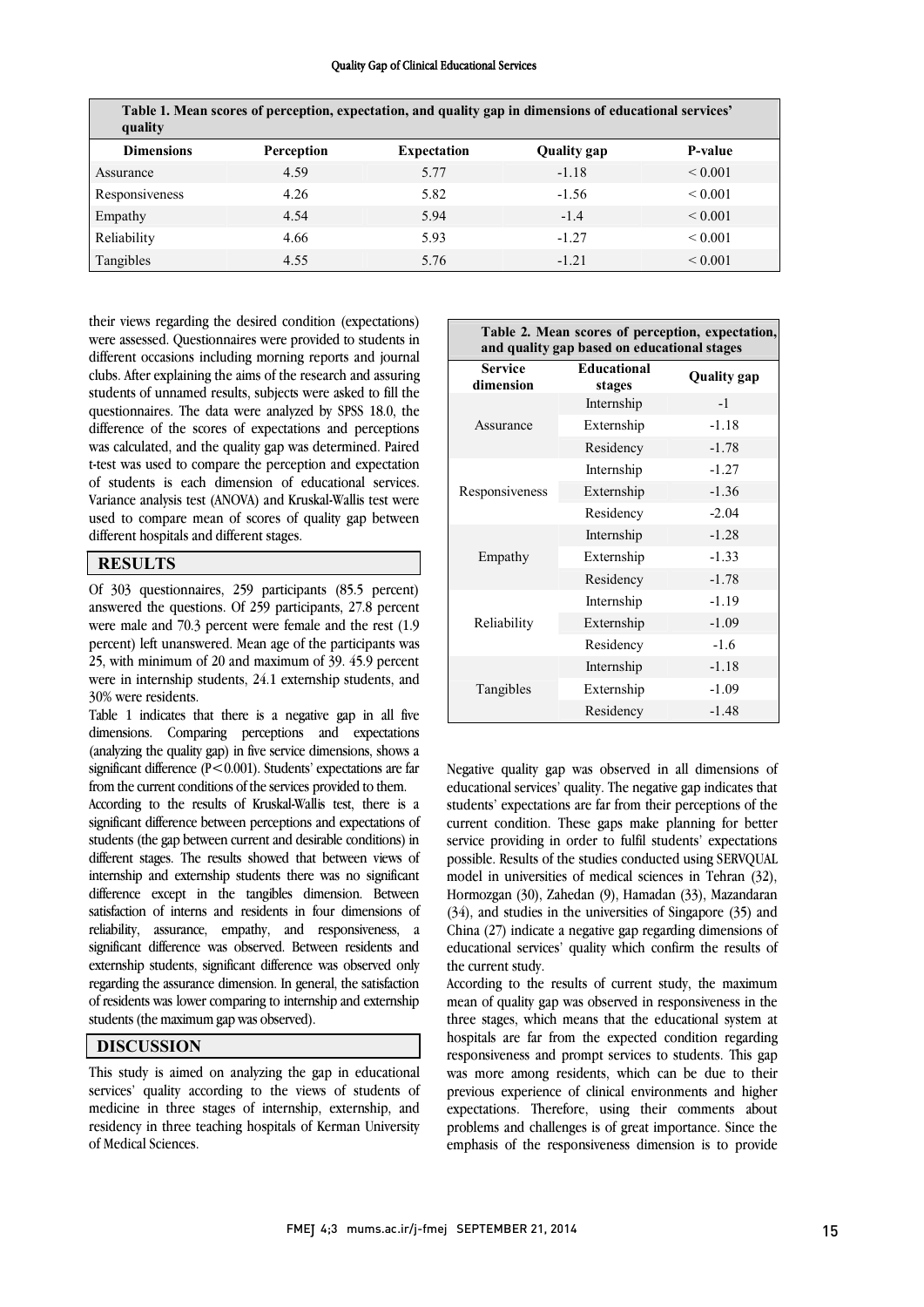prompt services and to respond to needs, questions and complaints of the customer (36), this gap indicated that the members of faculty are less available upon students' educational needs, and the management and educational students for their comments. This leads to less participation of the learners' comments and finally reduced quality of education. In a study in Isfahan (37) the minimum satisfaction of internship and externship students was with researching the morning reports in teaching hospitals of Kerman University of Medical Sciences  $(38)$ , indicated that internship and externship students do not play an important role in the morning reports, which confirms the results of the current research regarding the less attention<br>reid to commente of students departments of the hospitals are not efficiently available to the performance of teachers in hospitalization. A study paid to comments of students.

 In the current study, in interns' point of view, besides responsiveness, the maximum gap was observed in empathy which confirms the results of a study in Tehran firm provides its customers. In this regard, hospitals and faculty members did not have the appropriate interaction and communication with students. After passing their basic sciences period, students enter the hospital, which is a need to get familiar with the environment and their duties, this explains the negative gap of the educational services for internship and externship students. Therefore, employees, accuty members, and students should mieract better with<br>each other by holding friendly sessions outside the formal learning sessions, giving advice to students which creates a safe and convenient environment for students to learn better. This leads to a positive empathy and increase in satisfaction. The minimum quality gap was observed in the<br>essurence dimension which confirms the results of Puby's assurance dimension which confirms the results of Ruby's<br>study (1998) (40). (37). Empathy means Caring, individualized attention the rather unknown and complicated organization, and they faculty members, and students should interact better with study (1998) (40).

 The minimum gap among externship students was observed in tangibles and reliability dimensions. Reliability emphasizes the ability of employees and members of faculty to attract students' trust (34), this result has been confirmed by studies in universities of Tehran  $(32)$ , Zahedan  $(9)$ , Hormozgan  $(30)$ ,<br>Zanien  $(20)$ , and Irechan  $(41)$ Zanjan  $(28)$ , and kashan  $(41)$ .

Although the minimum gap among residency and externship students was observed in tangibles dimension, it was far from fulfilling their expectations. This dimension emphasizes on the appearance of physical factures,<br>equipment, personnel, and teachers (36). In a study conducted in Isfahan  $(42)$ , the students were not satisfied with the physical conditions in teaching hospitals of the Isfahan University of Medical Sciences. Considering the education goals, managers should pay more attention to this dimension and take proper measures to improve such conditions and provide better educational resources to the emphasizes on the appearance of physical facilities, importance of physical conditions in achieving clinical students.

students.<br>Since the questions were sensitive regarding evaluation of educational system of the hospitals, it was possible that the principle of integrity would be ignored in answering the questionnaire.

Since providing clinical educational services is one of the expectations of the students is inevitable. Results of this study indicated that hospitals are far from fulfilling the expectations of internship, externship, and residency students regarding clinical service providing. Considering and in responsiveness dimension among internship and residency students, it is recommended to pay more attention to these dimensions and modify the educational great missions of teaching hospitals, fulfilling the the gaps in tangibles dimension among externship students programs more seriously.

Conflict of interest: The authors declared no conflict of interest.

### **REFERENCES**

1. Kiamanesh A. Methods of training evaluation. Payam-e-Noor University of Tehran 1995: 7-10. [In Persian].

2. Varma R, Tiyagi E, Gupta JK. Determining the quality of educational climate across multiple undergraduate teaching sites using the DREEM inventory. BMC Med Educ 2005; 5(1): 8.<br>3. Guilbert JJ. Educationa

Guilbert JJ. Educational hand book for heath personnel. [cited 6 Sep 2008].<br>Available from: URL; Available from: URL; http://whqlibdoc.who.int/offset/WHO\_OFFSE T\_35.

4. Pakarian S. Survey of factors<br>increasing educational quality and increasing educational quality suggestions for it's improvement in Isfahan university. MS. Dissertation. Isfahan: Faculty of education, 1990. [In Persian].

5. Dejager HJ, Nieuwenhuis FJ. Linkages between total quality management and the outcomes-based approach in an education environment. Quality in higher education

l 2005; 11(3): 251-60.

 6. Baligh J. Identifying the core curriculum: the Liverpool approach. Med Teach 1995; 17(13): 383-90.

 $\overline{a}$ 

1each 1995; 17(13): 383-90.<br>7. Gorgi H. Successful physician. Ministry of health and medical education, 2005. [In Persian].

Effect of different barriers in the implementation of community oriented medical education from the perspective of<br>faculty members and administrators health. Research in medical sciences. National Conference on Special Education 1998; 8. Zolladl M, Hosseiny N, Kamkar M. medical education from the perspective of 3(1): 57-60. [In Persian].

 9. Kebriaei A, Roudbari M. The quality gap in educational services at Zahedan University of Medical Sciences: Based on<br>student' perceptions and expectations. Iranian journal of medical education 2005; 5(1): 53-61. [In Persian]. University of Medical Sciences: Based on

10. Alvani M, Riahi B. Measuring quality in

 $\overline{a}$  industrial research of Iran. Tehran, 2003. [In public services. Education center for public Persian].

 $\overline{a}$ 

11. Donnelly M, Dairympie JF, Wisniewski<br>M, Curry AC. Measuring service quality in local government:the SERVQUAL approach. 11. Donnelly M, Dalrymple JF, Wisniewski Int J Pub Sector Manag 1995; 8(7): 14-19.

clinical experience. J Nurs Educ 1991; 12. Mohanan RS. Potential outcomes of 30(4): 176-87.

13. Abdullah F. Measuring service quality<br>in higher education: HEdPERF versus SERVERF. Marketing intelligence and 13. Abdullah F. Measuring service quality planning 2006; 24(1): 31-47.

satisfaction and perceptions of attending physicians and Residents teaching role. Am 14. Xu G, Wlofson P, Robsen M. Student's J Surg 1998; 176(1): 46-8.

J Surg 1998; 176(1): 46-8.<br>15. Bing you RG, Sproul MS. Medical students perception of themselves and residents as teachers. Med Teach 1992; 14(4): 133-8.